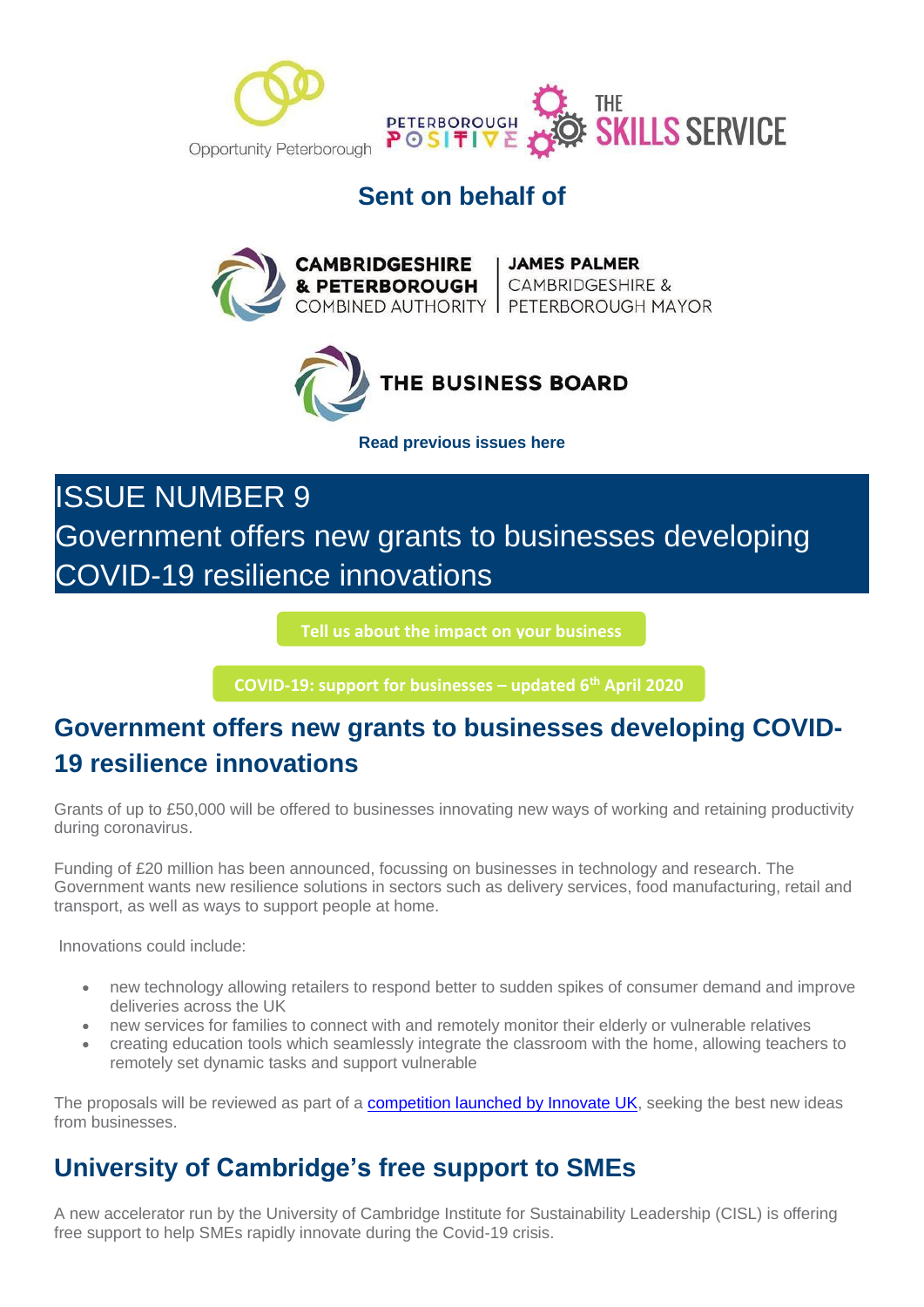SMEs based in the Greater Cambridgeshire and Greater Peterborough area will be eligible for support in finding new innovative ways to operate, adapt supply chains, and ensure that the needs of the most vulnerable are met.

Support will be delivered through a combination of one-to-one business support, capacity building and mentoring, as well as convening partnerships, and drawing on the collective knowledge of CISL's global network to support small businesses via webinars tailored to local business needs.

Find out more, including how to get in touch, [here.](https://mills.createsend1.com/t/d-l-mttyhtl-l-i/)

### **Department for International Trade advice**

The Department has emailed 160,000 businesses to let them know what support is available during coronavirus. 170 international trade advisors are reaching out to businesses with advice to keep revenues going.

#### [Read the full letter.](https://mills.createsend1.com/t/d-l-mttyhtl-l-d/)

To find your local trade advisor, click [here.](https://mills.createsend1.com/t/d-l-mttyhtl-l-h/)

## **Protection against non-payment for UK exporters**

Government-backed UK Export Finance will offer export insurance in all major export markets in response to Coronavirus (COVID-19) to protect against non-payment.

The Export Insurance Policy scheme has been extended to major markets including the US and EU and can cover up to 95% of the value of an export contract.

The insurance will be available immediately. [Click here](https://mills.createsend1.com/t/d-l-mttyhtl-l-k/) for more information.

### **National Minimum and Living Wage increases**

The Government's planned increases came into effect on April 1. The National Living Wage for those aged 25 and over will increase by 6.2% to £8.72 an hour.

The Government has acknowledged the impact of COVID-19 and is directing people to the [Business Support](https://mills.createsend1.com/t/d-l-mttyhtl-l-u/)  [website](https://mills.createsend1.com/t/d-l-mttyhtl-l-u/) for all the latest Government financial help and guidance.

Further workers' rights also came into effect on April 6, including on parental bereavement leave and pay. For all the information on wage increases and rights, click [here.](https://mills.createsend1.com/t/d-l-mttyhtl-l-o/)

If you are concerned about being able to pay your tax due to COVID-19, call HMRC's dedicated helpline on 0800 0159 559.

**[Guidance to employers and business about COVID-19](https://i7.t.hubspotemail.net/e2t/c/*W5_QYjd8Ct2dXW7L6T4F39rYHN0/*W2wZFX92RwXKYW18fZjP1CxtR40/5/f18dQhb0S3-S2p37KMVN2pjW2_XGfVW3GtJgl3d8DZ7W22dcbQ2r1x2ZW3K5X7D6kp2h7VjXVx33H7MzPW5J0ybR5QbCFjVmcQm12nhvZXW8cvCwd6VVtrvW6VVx687rg2cpW657CWG9l__kJW8SdNC57ZyrQZW99HcFS8SpShSN85sFgctyYBdW9cGrZm5txSdXW7Cjy2X52SScyW7MVfD21WmcwNW1S7QF-1B9gQFN77RRbxJ_7sdW3w-WSx2Fm2TsN2mftn5g7884W4BMKn479M1W-W3T0WqK4qP3xCW7LrzV13Q2x27N96cxV6V-kp7W15MpBJ1vNpGVN53zpn64TgbtW3xC1Yr1MnPr2W1Xn0Sr7-Py7vW1ywSG76qHvmDW3rMt2m5LZXvcW6vqTcP410fHlW11BhqB93lXSnW9fyr9-4L4jllW2C6JRc6r9NthW8ZvQq5721y7TW3PLwsC6tR3mxN423pZGMXy-8W8H5dsD5bhJLBW99b4XN7J_STwW4jVGZM3Plj2DW6Q77hB1_HpH2MKR-5jynLt2W8GtHt022LtfpW6stX9L7rG6g5VWMDrX3M_HxKN6clCfBrynGQN1plPbZvJ0syW964WF22kBbLTW1SWQHj5SZ7gyN1zf5TF96yP0W7QCYXS6LsnyqW8pCR196pP1_SW6d48hm4pJw5rW8sV-635tXQfJN17Gb_9RQCGWN49d1nY6RLQkf20dGcF03)**

### Business Support Helpline 0300 456 3565

**Free ACAS webinar 'Coronavirus - [an advisory webinar for employers'. Find](https://i7.t.hubspotemail.net/e2t/c/*W5_QYjd8Ct2dXW7L6T4F39rYHN0/*W4rR4kj8D5qK0W32hlJ43DVvp90/5/f18dQhb0S8379dsSx4N7_GGfPHyjJqVRJnvl3N1zG-W3hHhcf5Cgxh0VnQ9Qq8--HBkW8ZyBPZ568jySW7KdRzh8ZyWKzW1SPFjJ2MznrNN5nbq6BGXpVfW3-jMhD1Sj2MJW1Gsbnx5KnfVpW8W56w94M5FVPW8hvFmF7NMs04W1ZJgG09dSlS6W35rgCl94-4T0W7sLptq41TlcRW3TwTqC4H-7kWW2kGjZw6qQkLPW9bMlrm94pXZFW3t8wsr2DzCtRW1yBQtD8t2QQ4N6wlf3xrHs76W2vf_q-6KSfqnW72Msk-1v55YxW7ss9pD5g1g0MW5Shk167qbJFZW5gcY9K2kKYdlW5L5g-Q5ydG64W12-sDn2cP-vwW9kt-vq6C-HDJW6ygfh6683slGN7rhPzQJLkncW4brSM08j2GyqW33tJzx4b2cpzW2M3LQ98hdk2BVBrWKx75_cyTN71yxz-45gmWW5hs1HL3_5VyxW2GtGMd3ygvH8W8c3hVG1SfhjNW7tR7B_2RgspQW7tpkhj2MDdRqW2KZnw72zWRQ8W2p3MtR2-sBPtW4DqM1j41XQLWN4tJ7rlVpdDqW8mhVQY7_dJxgW8-jZQ0115Dm-W5yKwqS6WXbPLW3XCKVZ6QGQwKW1Slvpc2pglVTW6vc-Z61VLL99f5ZDtxR04)** 

**[Read here for the latest public information and public health advice about](https://i7.t.hubspotemail.net/e2t/c/*W5_QYjd8Ct2dXW7L6T4F39rYHN0/*V3Bgp84CTmC1W4qJbqf88thKQ0/5/f18dQhb0S40073FkvWN12PfV9Ylhz7W2twpt_3xy671W5ygs5H2p6k0tN8xrZdkZN9Y9W6Wpgp86_ctzfW1Ys88D9ff8h9N8JXznRDJKRtW4Qc53n3w9pmgW8Bd2Tw3rwfQMW8cQcrv4F4y33W7sH_p01TCb6bW5W6p-B3RCKKvW8q-fz63TK6BwW2GmPt820L3K6W7TLrpx3P1n7gN4PtN3H_QkjKW8jgH_c2vJHQLN2mKCcTz7f56V5ryM52FC4NhW5C6w2k5gs689W7sF-jD6K_69HW4ZkgQM77l9tyW2_-myz2L3f7jN7rYDPHM84THN13PsRbsyTXTW30zXRH57X5BWW3bKXxT49KB0NW7CjgBm1LTz4yW2T_f9V2FGqlKW90lggl13yRVSW93-cQM9ckzvFW50mWFG1FQMtyW6KwJLv4sTYjpW1vBC1b7gJgD-W794q2C846pzJW289nzQ937WXlW26W-TY8rHXqKVrhxS54lMT4TW6TbLfn3Z6HBSW4Vbxsr4VfscSW4B43xP6R22bGW53kX1J8GnhCKN1YmJXtfM35DW4s8-wQ3QXXmPW8F6Wj21wX6nvW3NGKZT4lVd3HMndFd_8cnhKW5YZ0767w-M_mW9dYJ9w6SYmBZW8rz6_X3c7rWMW96f0zl6fmZQGW9k1T0V5S5HRJW8Bd7LN5R4pzGW7_5jKk5qRzfPW85jv5L7gG7Gv0)  COVID-19**

**[Read Mayor James Palmers business blog here](https://i7.t.hubspotemail.net/e2t/c/*W5_QYjd8Ct2dXW7L6T4F39rYHN0/*W7-sDFB1xVXC8W2BrMdM8ZXlW50/5/f18dQhb0S3_-7Bf-DYW12NBkd5VRkwWW5WdPLB30CkrHW3-xQ7M5G_6myW6lXjvN85sxYWV882B08LTz3tW1WjwD23GdxnjW4qDPR34nWl09W2bsgkg8wh372W2v4ZDG4QNnQPW2fyFgG92hbQSW8Mhq8y4qyhhJW81qhP9769gDKV-76z66-czsVW6nl7wM3BVzDrN2QGKRC31nK8VCBtVT8mW_y1VCwpFT8P8XdXW2-0Rs261_R-tW2m73Fm79vs6HW70_9Mv4MV1GrW5KnlY41Fc5KyW8Fqm865kSpGBW2Pf67C58pgkvW5DkDJb4yjQ70W6Fh8Km3x9cpjW19gzlF74r0LtN8NZ8LgsJXrzW5pSfM02R0k-SW69xrhn8VJqDxW5zk4PT92X04_W1r5FCq7gm5yJW1vsJj56Skn7XW7s4yzw4k3MP9W6KWRk86tMXkRW56bDVp6lg72qW4fNBcZ4M9qhqW2NXDwb1jfXlTW8DNKGw7kjHdlW2hhNVX16ptCLW8Jv5qm5pzNyDW6C5Nqg6gzDt3W6y12qt1p6qgbW8flYQ58YZ4tlW8LPnpW1MX4-yW7LP7Nh2slN3tW1tjxt9162dT7W2Kz3-q80d3pWW2lSBYr1txnl_W3m86--86HvF7W6JTKSt5RJwW_W9b_Ccy18sKqTW6JfZ5f6-S5fhW9jB1nm8Z7zrJW3PDQsX6HtGm4W5s-j2V70GdG7102)**